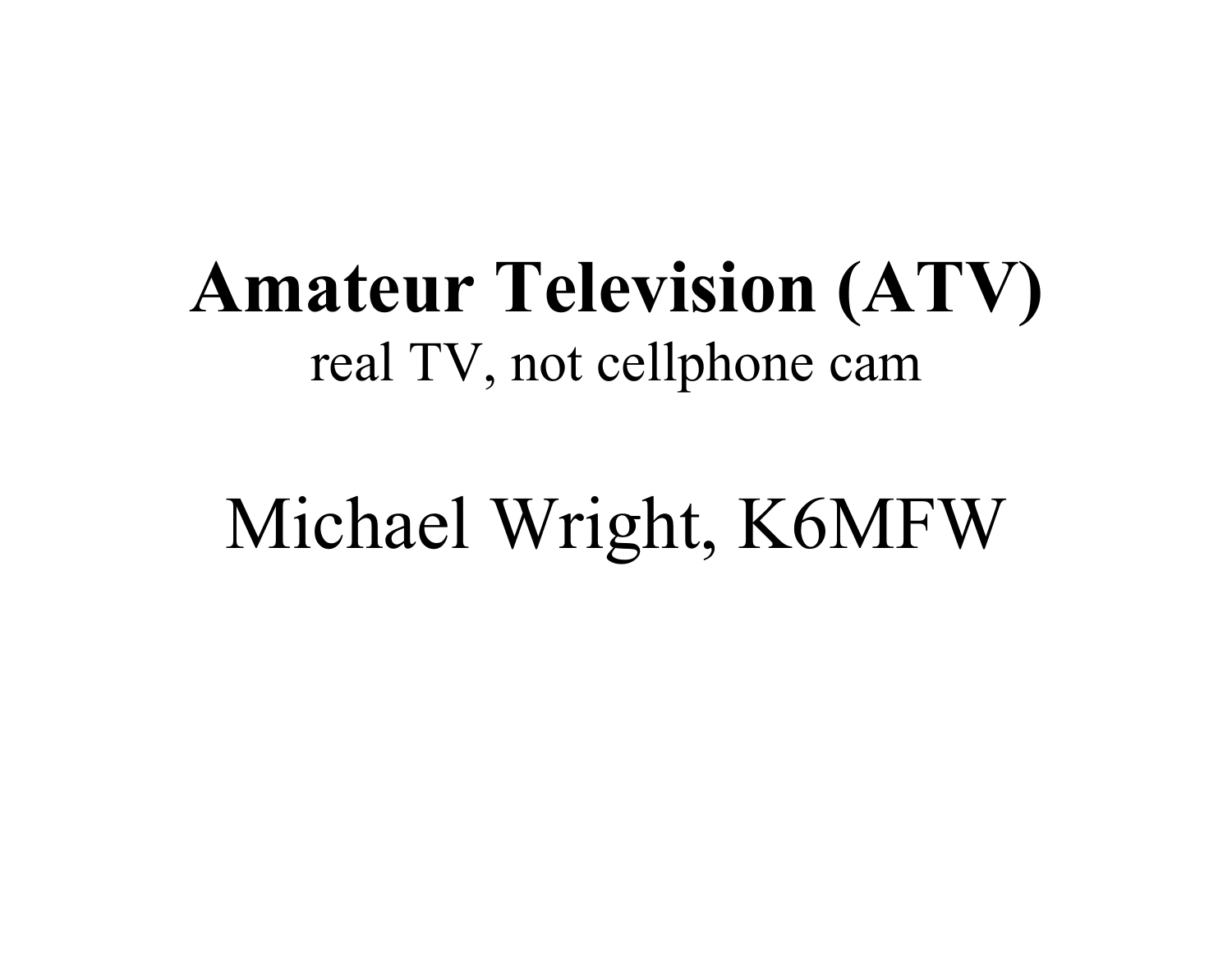#### **Real television! Same technology with different frequencies and applications**

FCC Part 73 Broadcast: Entertainment, sports, advertisement, make money

FCC Part 97 Amateur: Experimentation, hobby, ARES/RACES, cannot make money

#### *Save those old VHS VCR recorders!*

Most are cableready and make excellent UHF ATV receivers. They have video outputs for monitors, recorders, and many have better sensitivity than TV sets.

Why more CATV channels than broadcast TV channels?

- CATV uses frequencies of other radio services, as long as it stays inside the cable!
- These frequencies include amateur radio (i.e. cable channel 58 is 427.25MHz)
- Use "Part 73" receivers for view "Part 97" transmissions with external antenna

Digital TV. The Big Transition only applies to FCC Part 73 commercial broadcast.

Future of ATV regarding DTV transition? Not immediate but few years there will be an impact (in terms of usable equipment, lack of techie knowhow)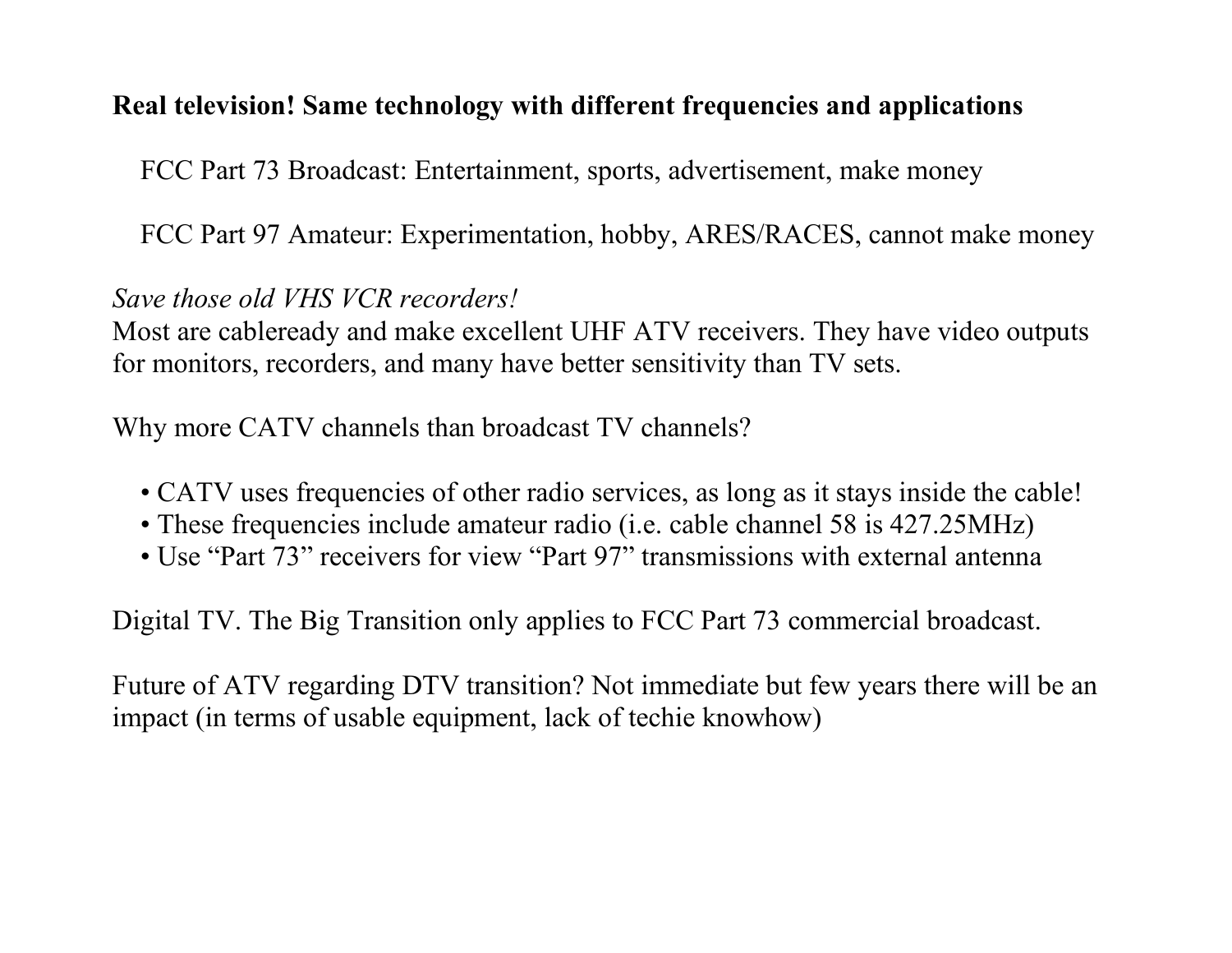#### **K6BEN: South Bay's Amateur Television Station**



K6BEN Video Repeater Site

with composite video out.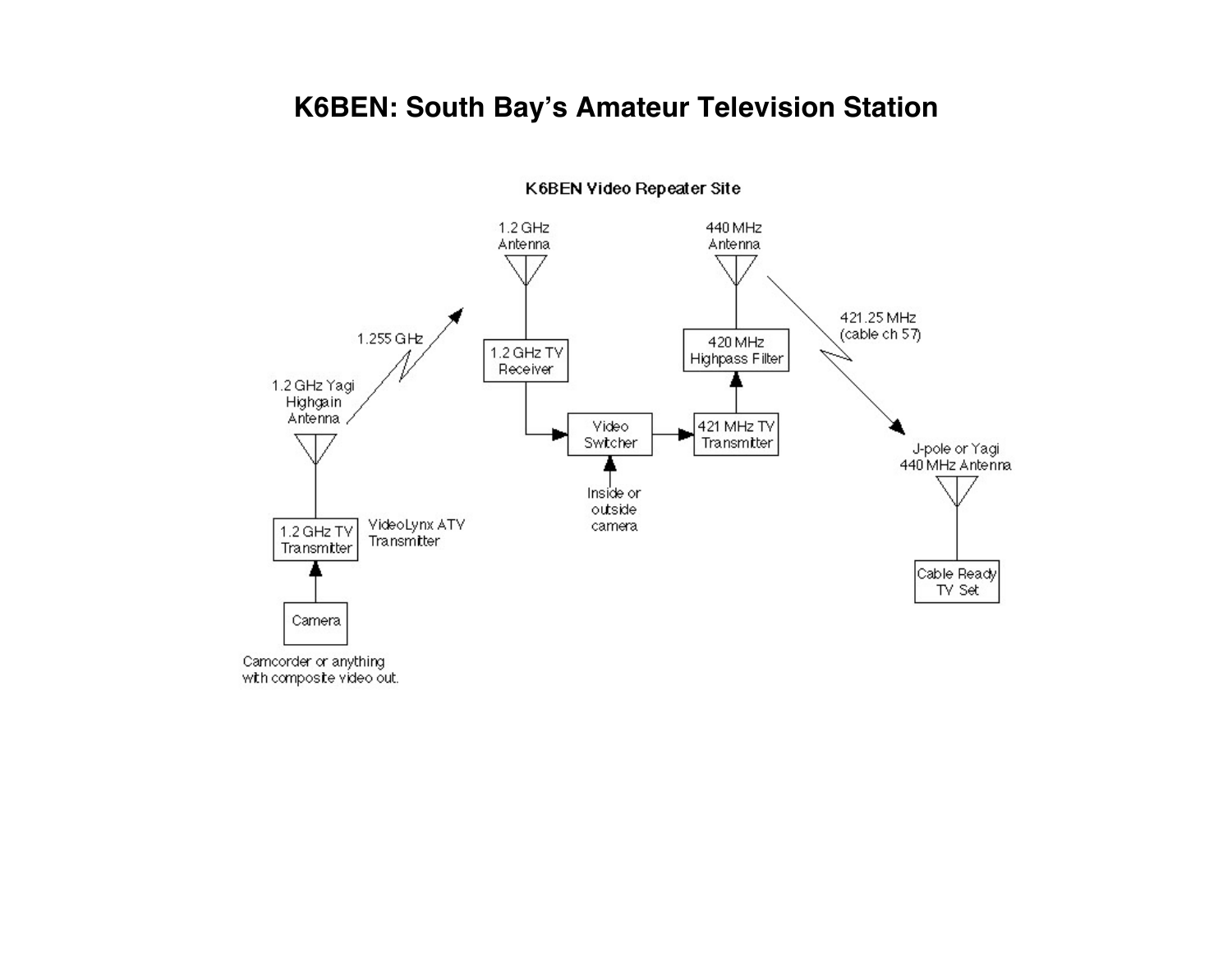#### **ATV in the Field**

*because that's where the action is*

"Shack" transmissions are boring and useless for ARES/RACES

Transmitting from the field offers excitement, TV transmissions of your own creation, show off your technical prowess, and be like the media guys reporting live on the scene.

Only use 12VDC devices (transmitters, TVs, cameras). For AC inverters, use smaller units i.e. 100 watts maximum.

Field kits should be simple enough for any reasonable amateur radio person to operate, and quick to setup or delegate tasks (someone to deploy cables, another to raise antenna, one to connect power sources, etc.).

Highly specialized systems prevents ability to delegate.

Balance of simple systems/limited ability or flexible systems/messy.

Think like media ENG people. Slow movements, framed on subject, etc.

ARES/RACES footage is boring, it is not entertainment, but there are serious viewers.

Batteries, batteries, batteries,… whether you use a cheap camcorder, state-of-art HDTV, or dear old dad's Betamax, you must have plenty of batteries to maintain operations.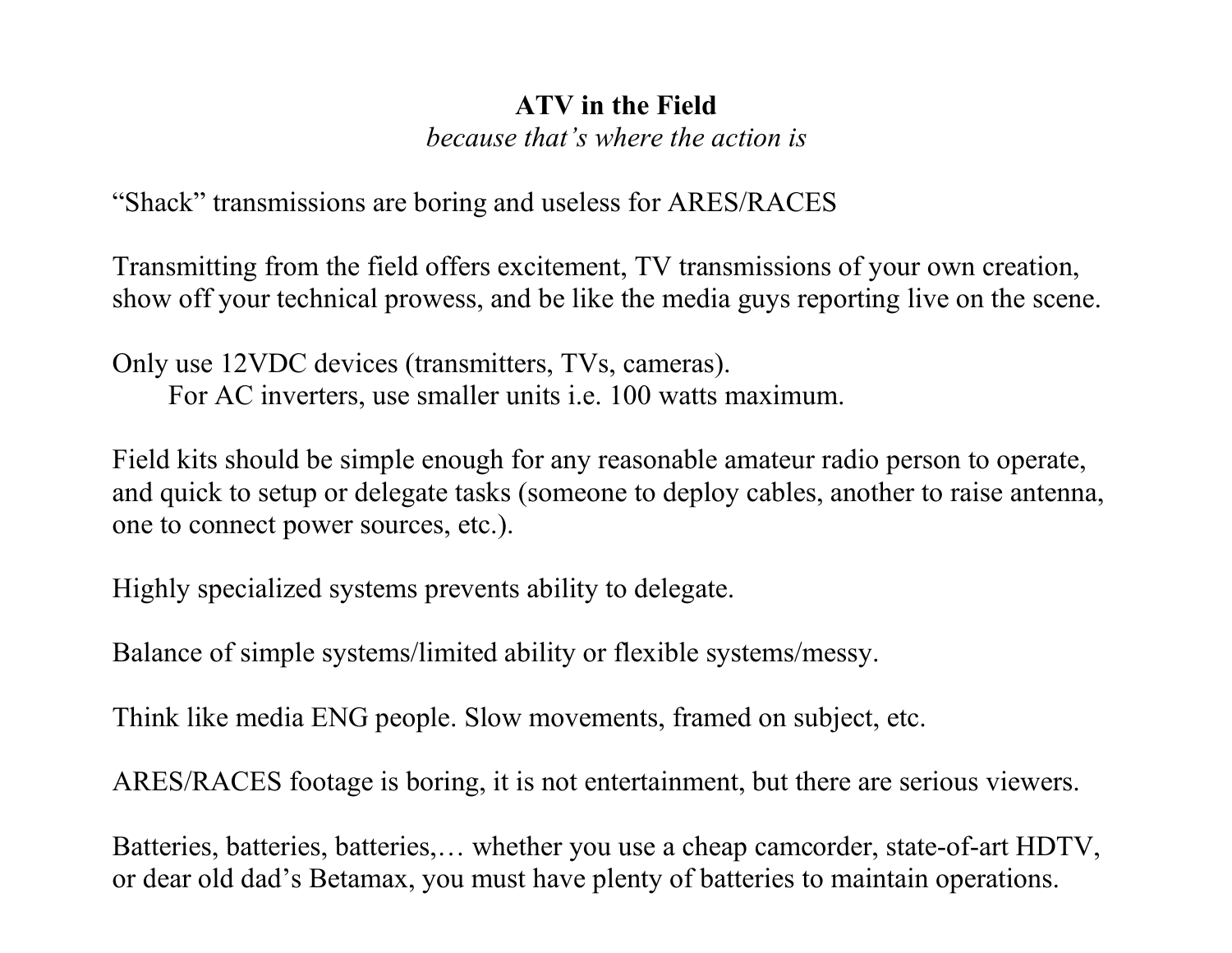#### **ATV Transmitters**

Three bands to consider:

UHF (70cm) to transmit directly to cableready TV sets (421, 427, 434, 439 MHz)

1.2GHz (23cm) to transmit to K6BEN repeater

2.4GHz (13cm) for point to point, compatible with Part 15 wireless video monitors

#### **RF Transmission Cable… really important**

- Use the highest of quality lowloss coax.
- Cheap cable WILL NOT work. Don't use RG-8, RG-58 except patch cables
- Recommended cable is Belden 9913, LMR400, Heliax.
- Lowloss cable is absolutely a must for 1.2GHz and 2.4GHz including receiver use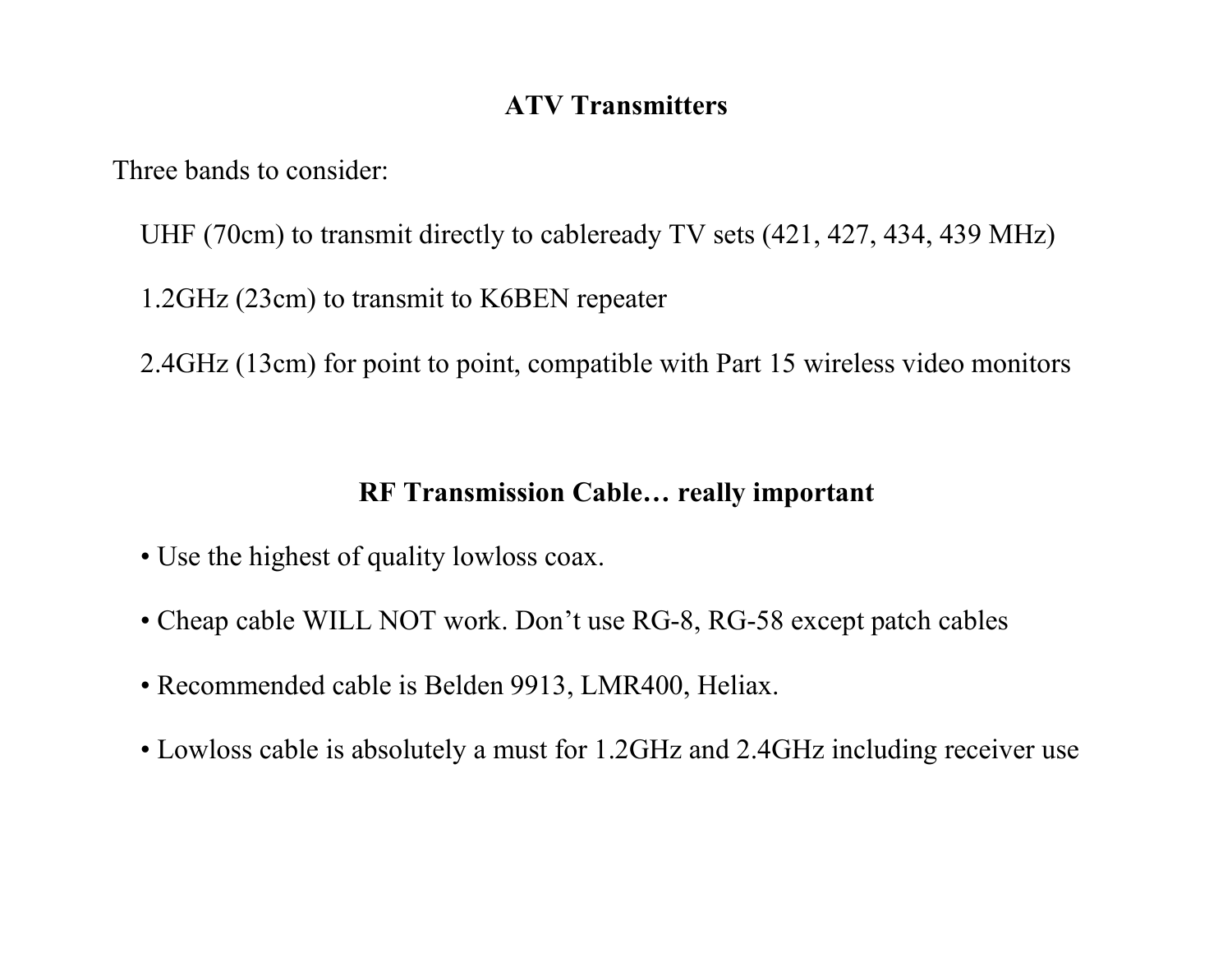#### **UHF Transmitters**

RTX70-1 (1w crystal controlled), \$300 from PC Electronics, http://www.hamtv.com VM-70X (5w 4-channel), \$200 from VideoLynx, http://www.transmitvideo.com Z70A Mini (100mW 4-channel), \$150 from VideoLynx, http://www.transmitvideo.com

Video (CATV) modulators. These are VSB, not DSB as in "amateur TV" transmitters.

- Regular TV receivers are VSB, lower sideband not needed.
- Superior video quality, go with these and never use DSB ATV transmitters.
- Low power RF about 1/4watt, need linear amp for higher RF power

Excellent video modulator for sale at http://www.charleslidstone.com/for\_sale/A2020/

- \$30 plus \$20 shipping
- Freq agile, 12VDC low current great for portable foot cam

R.L. Drake (www.rldrake.com) is a well known manufacturer of CATV modulators Drake VM2551 Agile Commercial Video Modulator (\$600 new) Drake VMM860AG Mini Video Modulator (a few hundred dollars new) *however many used modulators can be found on ebay*

Linear amps must be class A type (do not want distortion) but verify amplifiers will work for television transmissions.

Downeast Microwave, http://www.downeastmicrowave.com (very long lead times) Made specifically for ATV: UHF 7025PA (35W), \$210

Mirage Amplifiers, http://www.mirageamp.com Specifically designed for amateur television: D-1010-ATVN (50W) \$440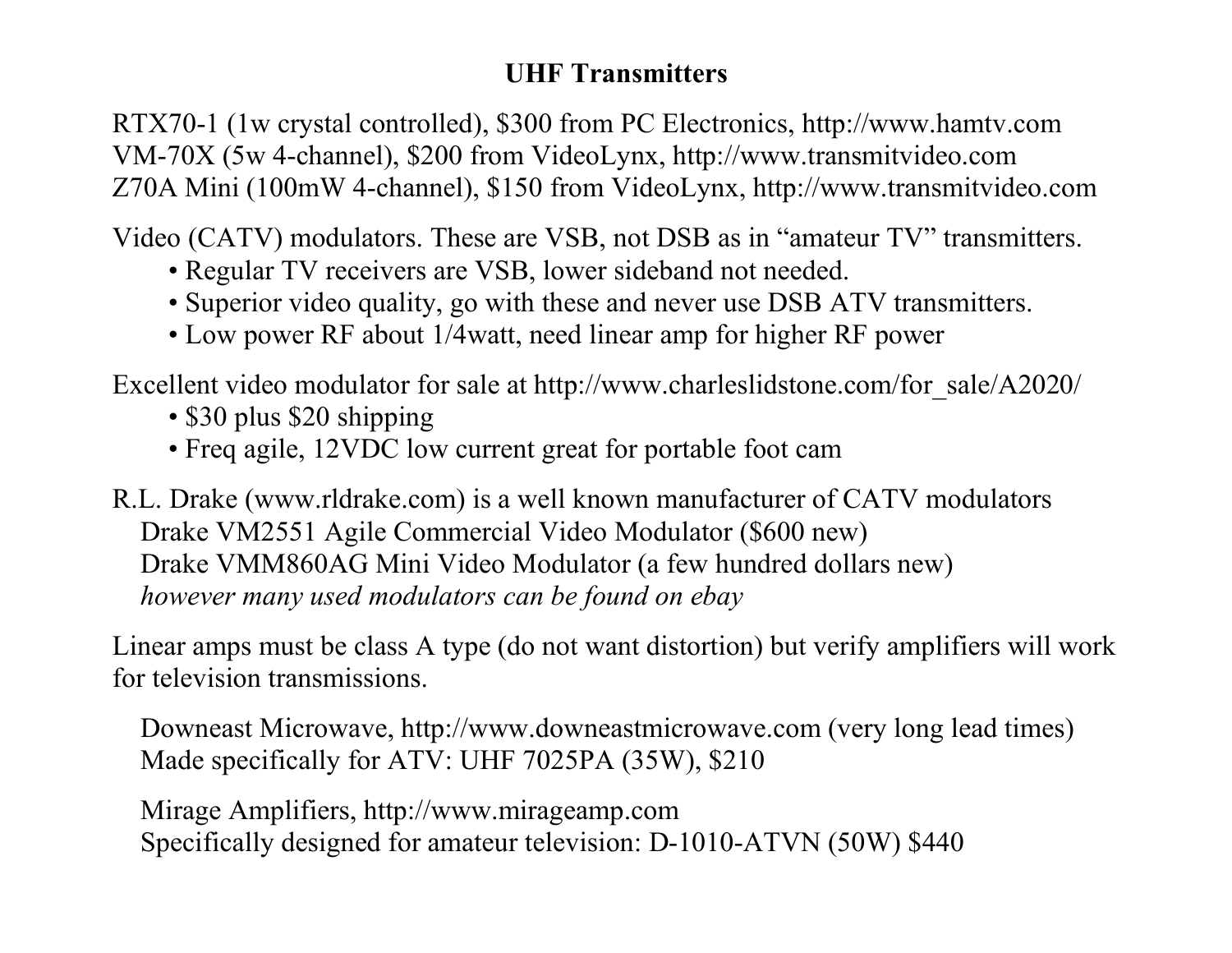#### **1.2GHz Transmitters and Receivers**

*Warning!* Verify 1.2GHz transmitters operate only on amateur radio frequencies. Never buy anything else, most likely operates on aero-navigation frequencies If company or dealer cannot say exact frequency, then illegal to operate

MobiComm Communications (Netherlands) on ebay, Seller ID: gnupic Sales are via buy-it-now

DFM1200TSIM, 50mW 1.2GHz ATV transmitter, \$70 DFM1200TSIM1W 1watt 1.2GHz ATV transmitter, \$130 DFM1200RTIM 1.2GHz receiver, \$80 (needs preamp)

Linear amp from 1.2GHz Downeast Microwave 2330PATV (30W), \$240

Receiver preamp 1.2GHz Downeast Microwave 23LNAWPQ LNA \$120 verify will work for ATV (very long lead times)

1.2GHz systems from www.hamtvstore.com ATVQ magazine says it is a scam site.

Comtech 1.24 to 1.30 GHz Transmitters (\$70) and Receivers (\$70) Transmitter power is 40mW, receiver may need de-emphasis circuit available from http://comtech.hampubs.com

**EEP** Never Purchase or Use 1.2GHz That Do NOT List Actual Transmit Frequencies There are plenty on ebay, sold on-line, sold at Pacificon, etc. These transmit 1000 to 1180MHz range, this is aeronautical navigation (transponders) so don't be a contributor to knocking an airplane off course.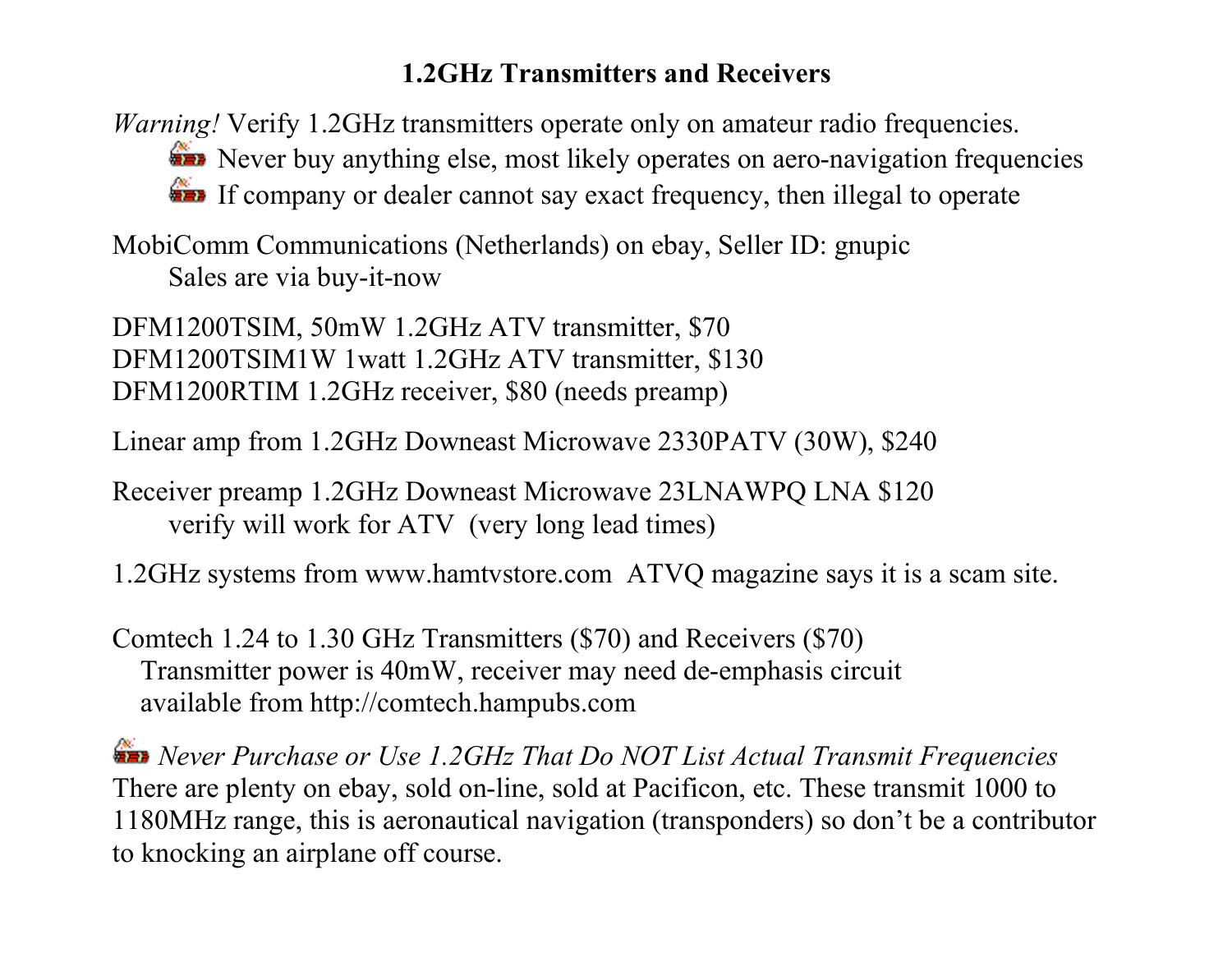#### **2.4GHz (13cm) 2300-2310 MHz, 2390-2450 MHz**

point to point, compatible with Part 15 wireless video monitors

#### DFM2350TSIMP-WB, 200mW transmitter, \$100 from Mobilcomm DFM2400RTIM-B receiver, \$80 from Mobilcomm

X10, Swan wireless cameras at Frys, baby monitors, etc. These are 4-channel, only 2 operate on amateur radio frequencies.

Microwave ovens operate at 2.450GHz

2.4GHz is a crappy band…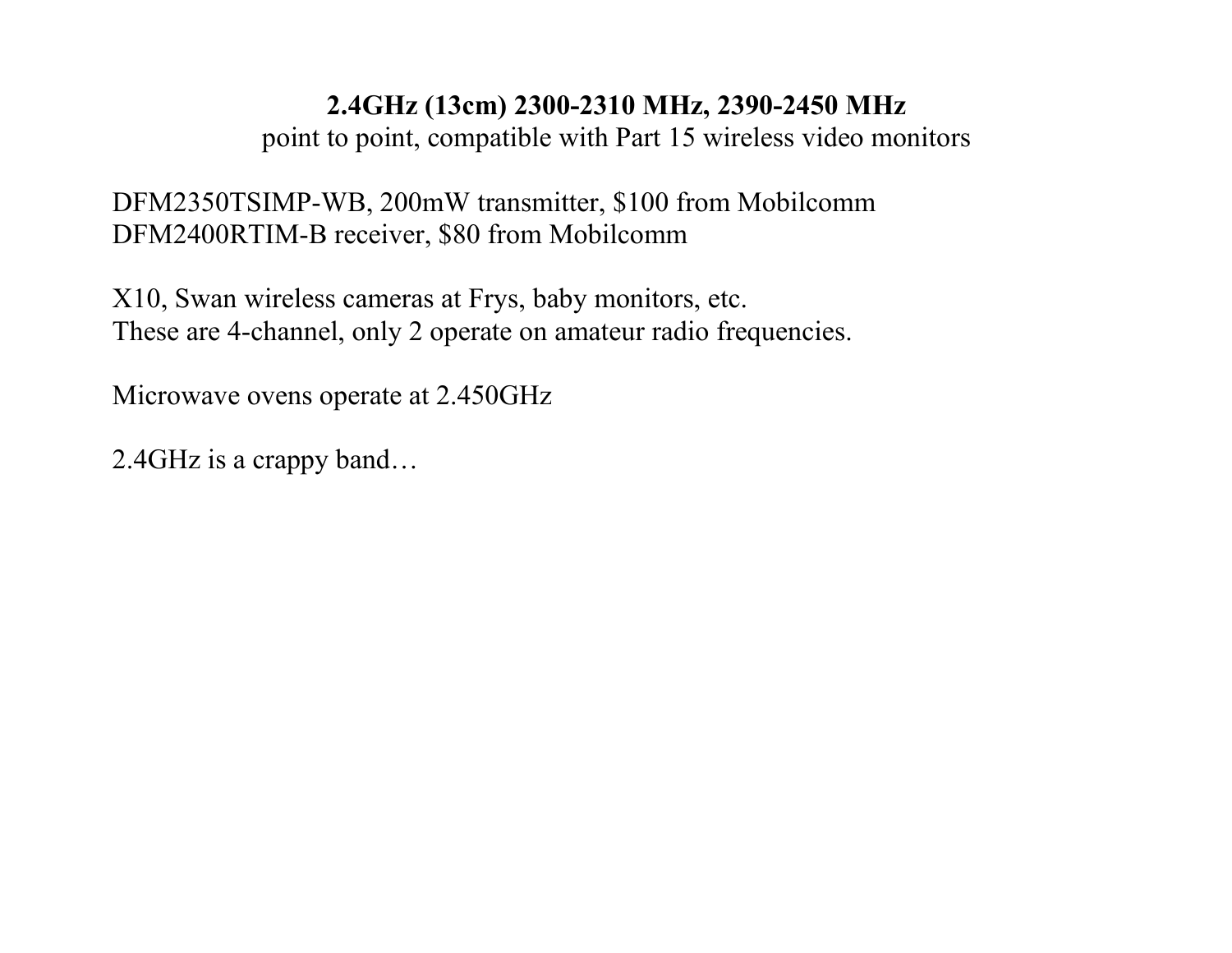#### **Digital Television**

(sorry no experience with this mode)

Most likely will never be Part 97 "amateur" gear (mpeg is a proprietary format)

Commercial products (maybe) from companies RL Drake, Vecima, Harris,…

DTV signal requires more power, uses "more" of spectrum as compared to analog NTSC Analog NTSC uses 6 MHz spectrum but it's AM carrier is relatively small slice Digital transmission is a solid 2 MHz signal

Terrestrial and satellite use different modes.

#### NEW! NEW! NEW! NEW! NEW! NEW! NEW! NEW! NEW!

November 1, 2008 N6QQQ performed ATSC transmission on UHF ham band, German DATV from (http://www.sr-systems.de) on 420-426 MHz with 1/10 milliwatt.

Nick does a tour of the ATSC transmitting gear at http://www.youtube.com/watch?v=q0ky-tUrveI

*"This is a capture of my ATSC ATV setup. This time, I am using the camera to give a tour of the equipment, including showing the transmitted signal on a spectrum analyzer."*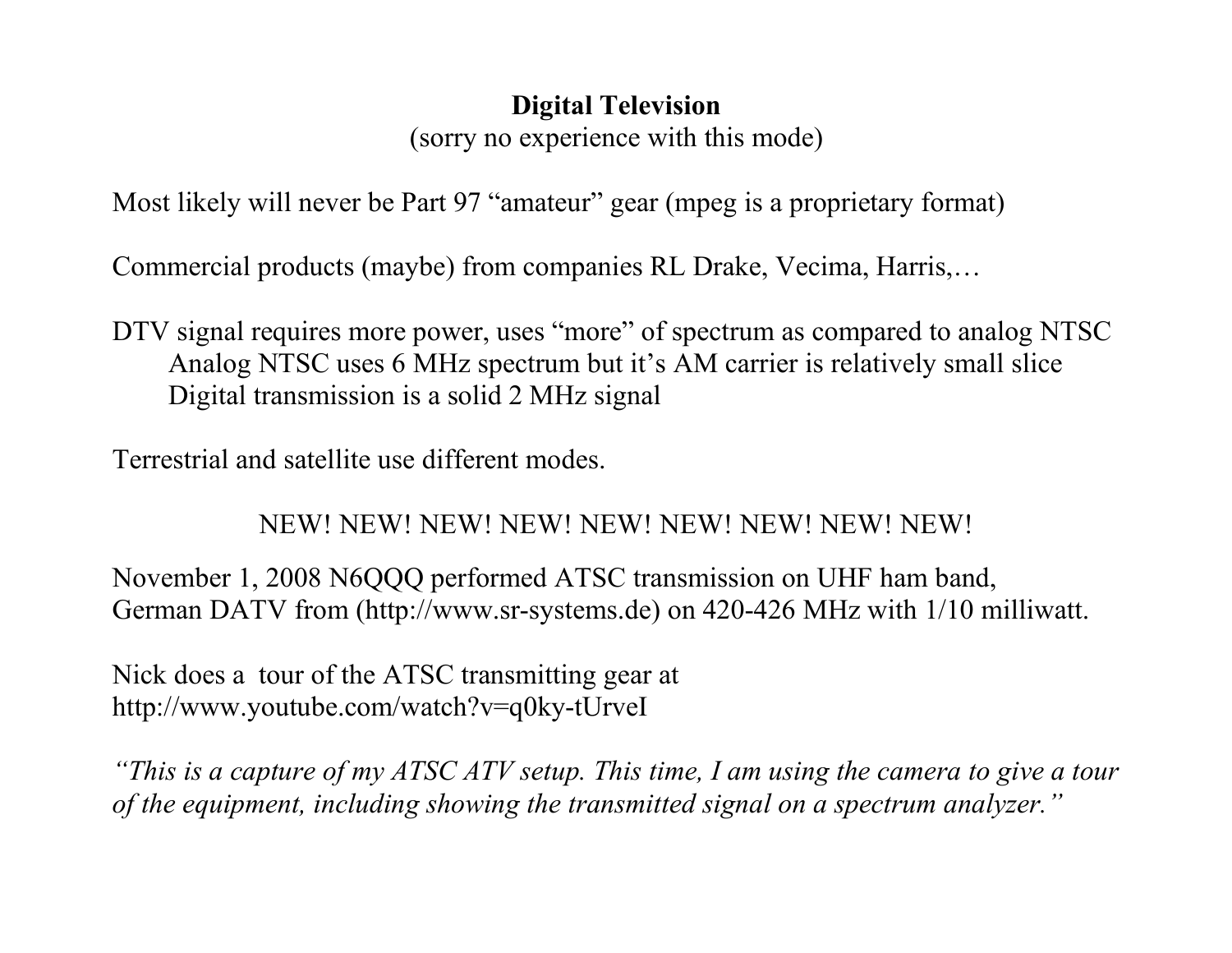#### **Cameras**

Any camera with composite video output and 12VDC, no need to send sound

CCD cameras are typical, many on the used market. Avoid tubetype cameras.

Camera should be 12VDC with composite video output. If not 12VDC, it should be equipped with necessary inverter (but keep it small to maintain efficiency)

Camera with built-in titlemaker and that is not "auto shut-off" a real plus

A recommended camera is Sony TRV-138, \$215 from B&H Photo or BestBuy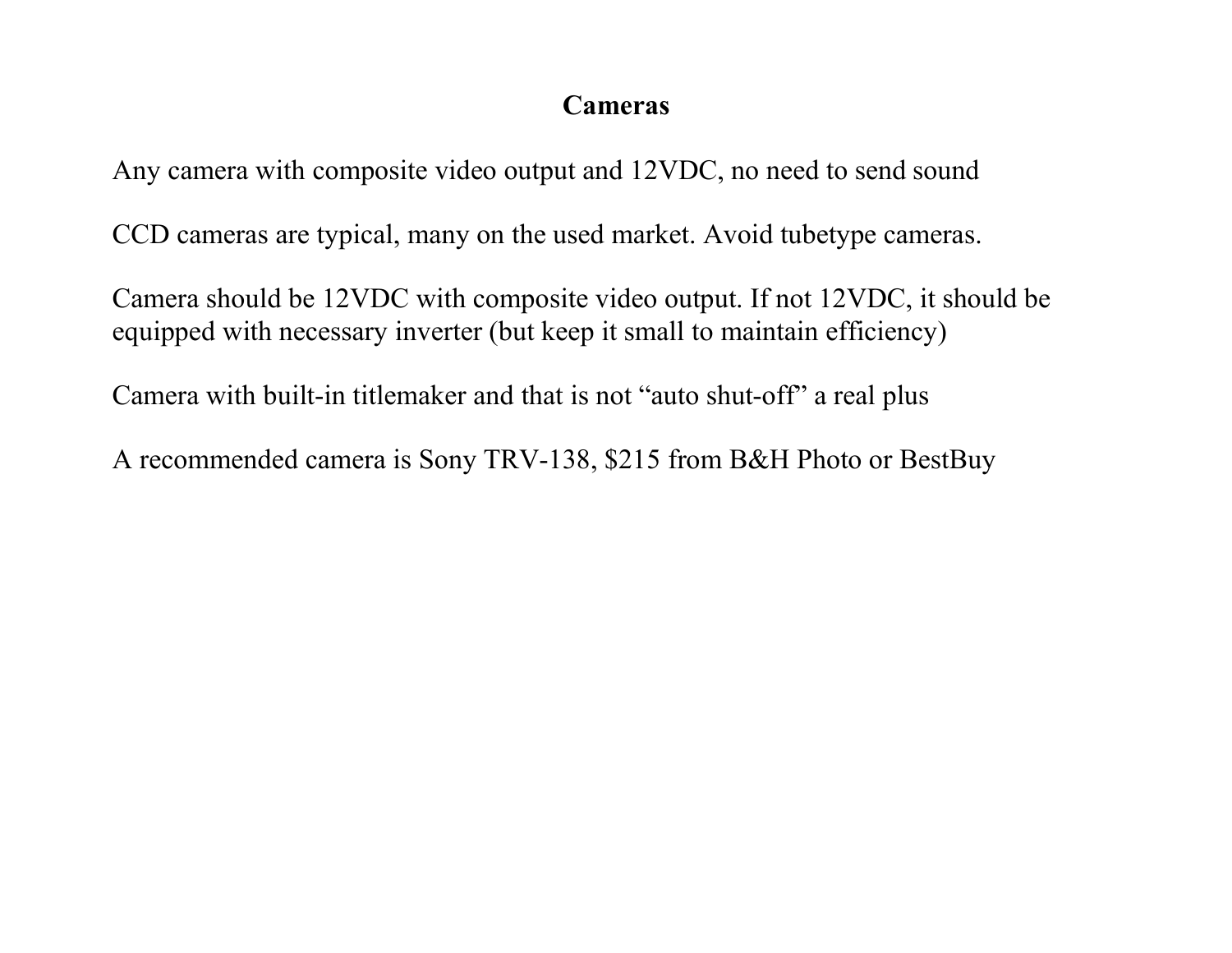#### **Antennas, Cables, ID Overlays**

Antennas should be small for easy transport and setup, but "big" enough for RF gain.

3-element UHF yagi, \$40 from centerfireantenna.com SVECS UHF J-pole, \$25 from HRO Dualband VHF/UHF Elk antenna, \$90 from HRO

Comet 1216E 1.2GHz multiple element yagi, \$150 from HRO

Antenna tripod MFJ-1919, cost \$80 from HRO. MFJ-1919 is superior to ChannelMaster tripods. Lightweight, no tools required, more stable, not as ugly, etc.

Use the highest quality coax, i.e. LMR400 or 9913F. Do not use RG-8 or RG58.

Intuitive Circuits onscreen displays: OSD-ID-SA \$120, OSD-ID-PC \$140, OSD232 \$100 http://www.icircuits.com

Jameco Electronics XBOB-NC video text module (part # 283768) \$190 http://www.jameco.com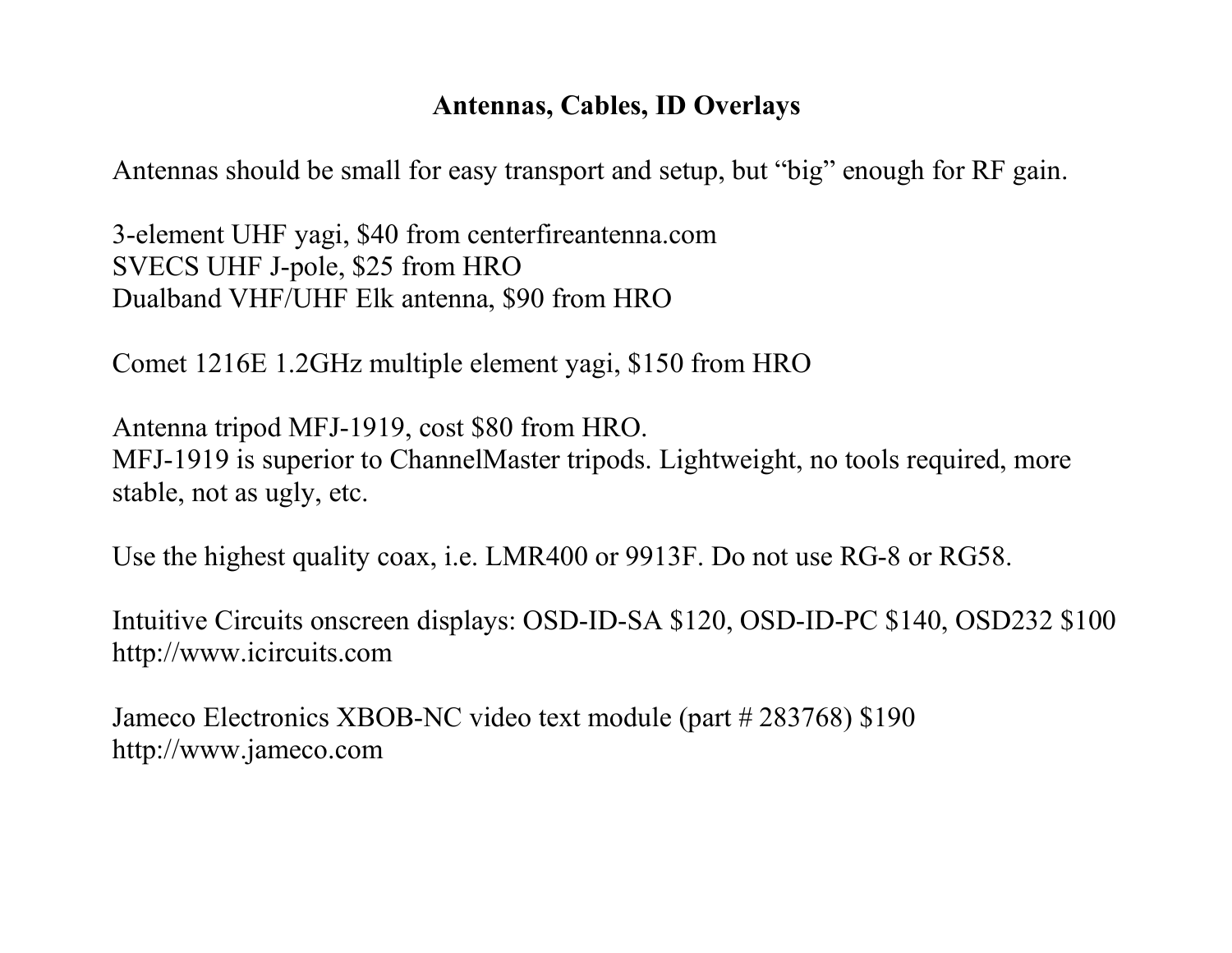#### **ATV Receivers**

Cable ready TV set that is direct tune, not autotune. Do not use "downconverters"

Ideal receiver is one with built-in VCR to record ARES/RACES events as needed. Avoid DVD recorders (not reliable)

Stores sell new TVs that are digital. Analog only no longer available including Icom R3.

Last year there were NO brand new small TV sets for sale, Best Buy, Circuit City are now beginning to stock with small lower cost TV sets.

roadtrucker.com has products to operate on 12VDC including cableready TV sets.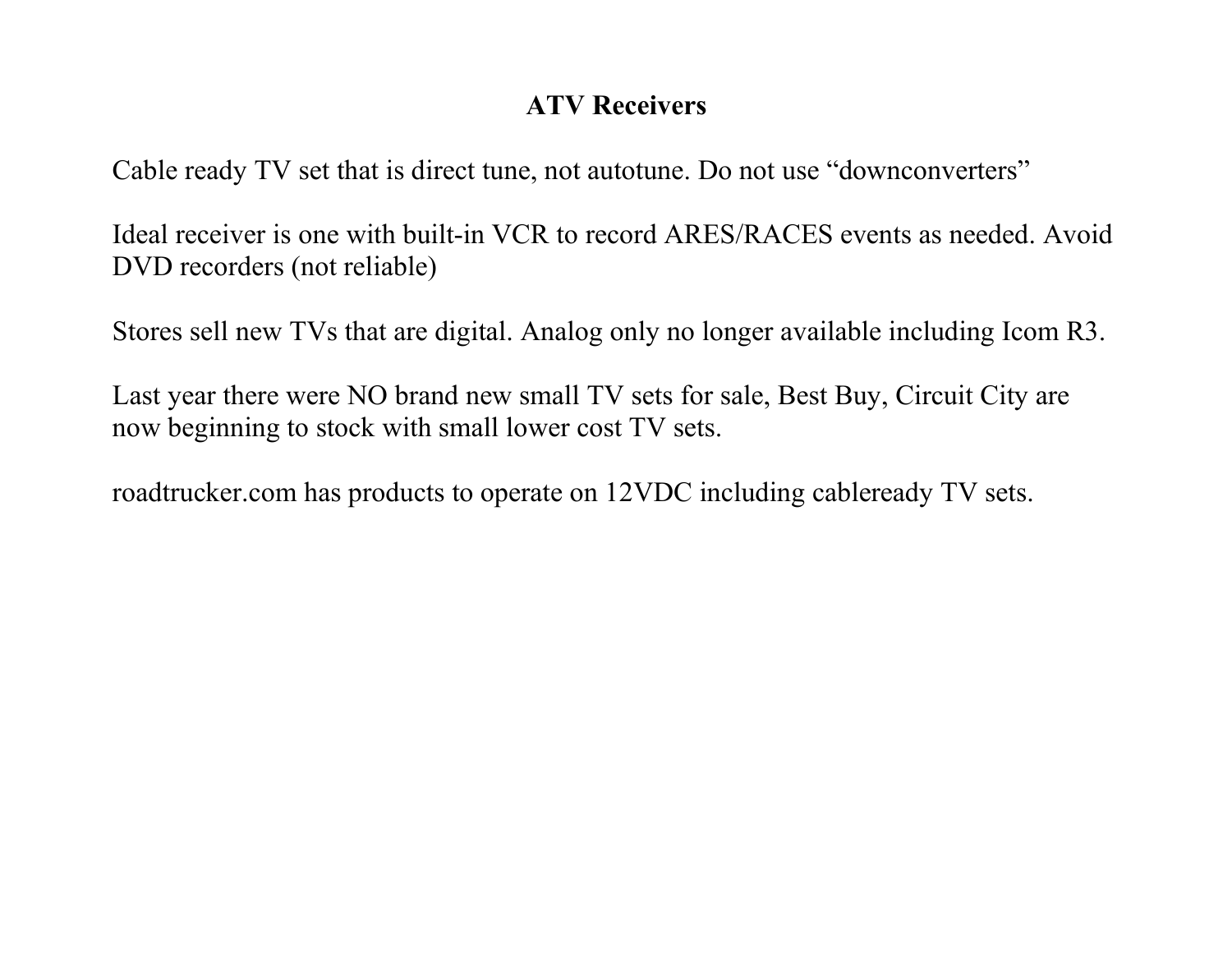#### **Local ATV Groups**

*Your first and fastest way to get into ATV is jump into a weekly net!*

*Silicon Valley ATV Group - K6BEN* http://www.batnet.com/mfwright/k6ben.html http://k6ben\_svatv.tripod.com/index.html (has sound file)

Input 1255 MHz video, output 421.25 MHz (cable ch 57) NTSC video Voice input 145.510 Mhz simplex

K6BEN video weekly net, visitors welcome, every Weds at 8:30 pm Can also check in audio on 145.510 MHz simplex or 443.125+, PL123.0

*Mt. Diablo W6CX ATV* (Contra Costa Co.) http://www.mdarc.org

Input 1289.25 MHz video, output 910.25 and 1241.25 Can no longer use 427 MHz due to PAVE PAWS

W6CX video weekly net, Thurs at 8:00 pm, audio on 147.060+, PL100 MHz

*Stanford Amateur Radio Club - W6YX* http://www-w6yx.stanford.edu/w6yx/ 2433.75 MHz (X10 channel B)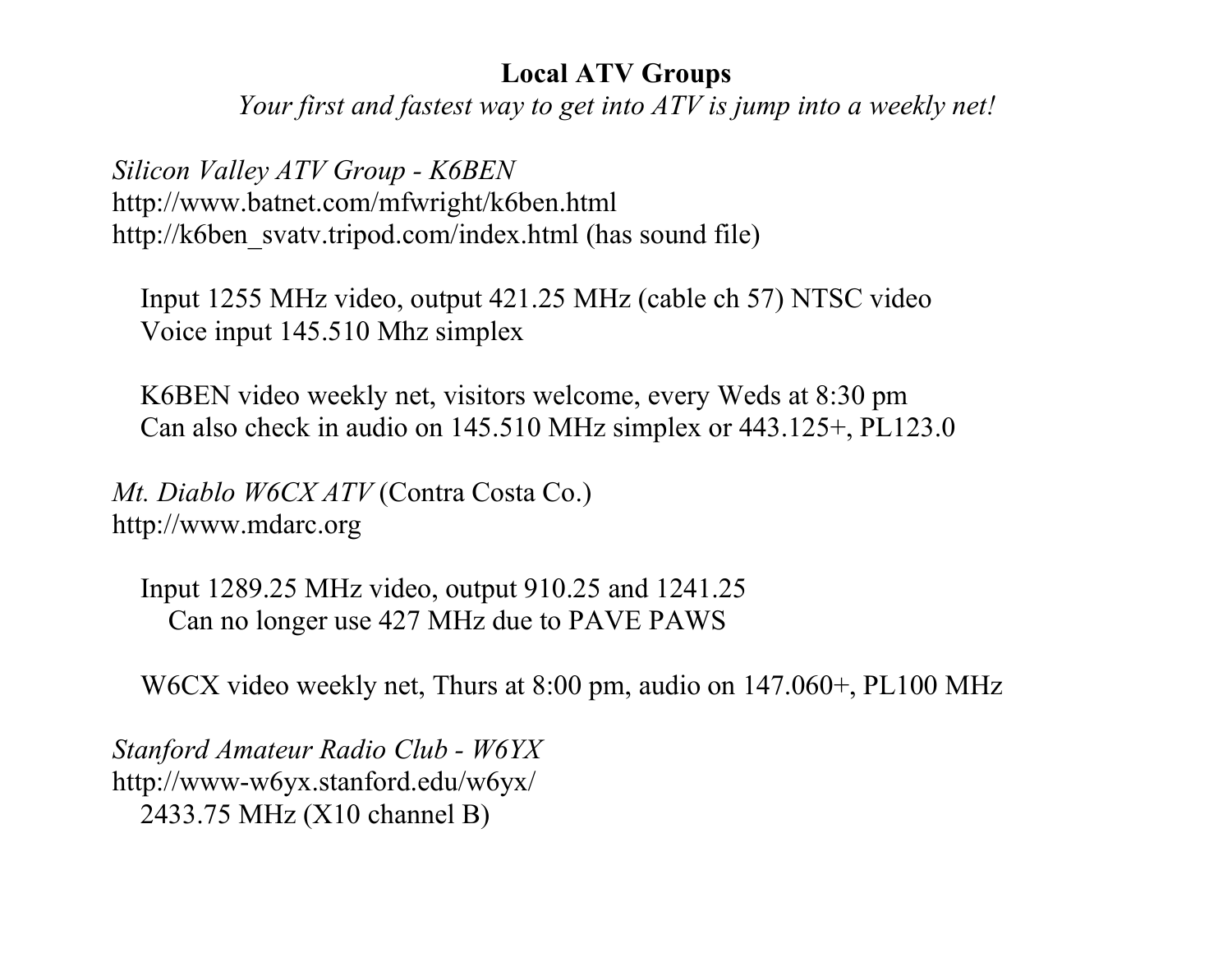#### **Amateur Television (ATV) Info**

Amateur Television Network (ATN) http://atn-tv.org Amateur Television Quarterly (ATVQ) http://www.hampubs.com Amateur Television Directory http://www.qsl.net/atn/atv-tv.org

ATV on dxzone.com: http://www.dxzone.com/catalog/Operating\_Modes/Amateur\_Television/index.shtml

Slow Scan TV (SSTV) software: http://www.dxzone.com/catalog/Software/SSTV/index.shtml

NASA-TV retransmissions from Ames Amateur Radio Club to K6BEN: http://hamradio.arc.nasa.gov/AARCatv.html

ATV presentation from 2007: http://www.svecs.net/ATVpresentation.pdf

ATV presentation from 2005: http://hamradio.arc.nasa.gov/meetings/ATVpresentation.html

Lots of ATV links to sites, equipment, etc. http://hamradio.arc.nasa.gov/amateurtv.html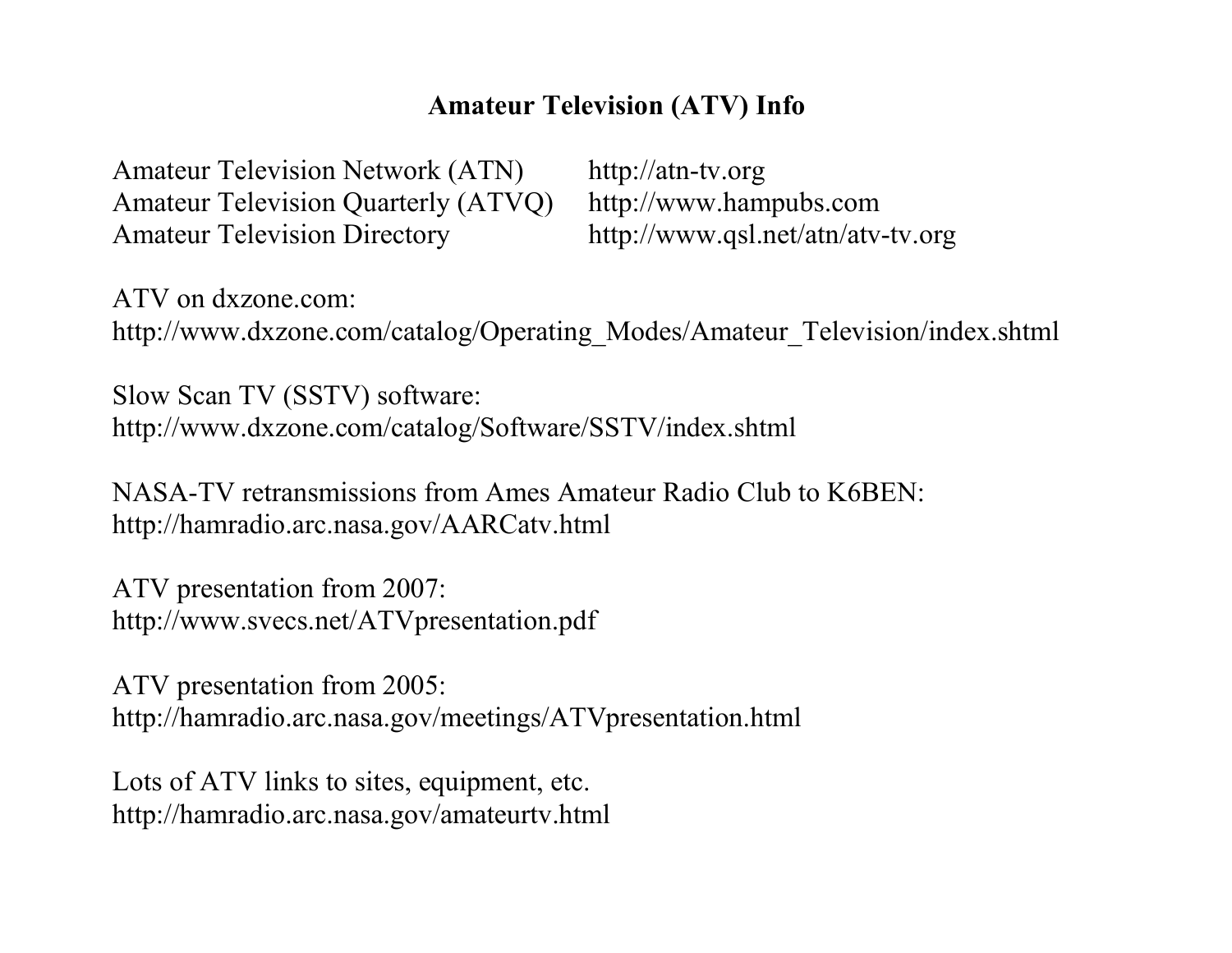#### **ATV Frequencies in Reference to Broadcast and CATV Frequencies**

| Over the Air Broadcast   |        | Cable Television (coax enclosed) |        |  |
|--------------------------|--------|----------------------------------|--------|--|
| Ch Video Freq Audio Freq |        | Video Freq Audio Freq            |        |  |
| 57 729.25                | 733.75 | 421.25                           | 425.75 |  |
| 58 735.25                | 739.75 | 427.25                           | 431.75 |  |
| 59 741.25                | 745.75 | 433.25                           | 437.75 |  |
| 60 747.25                | 751.75 | 439 25                           | 443 75 |  |

Complete list of NTSC frequencies: http://www.svecs.net/ntscfreq.html